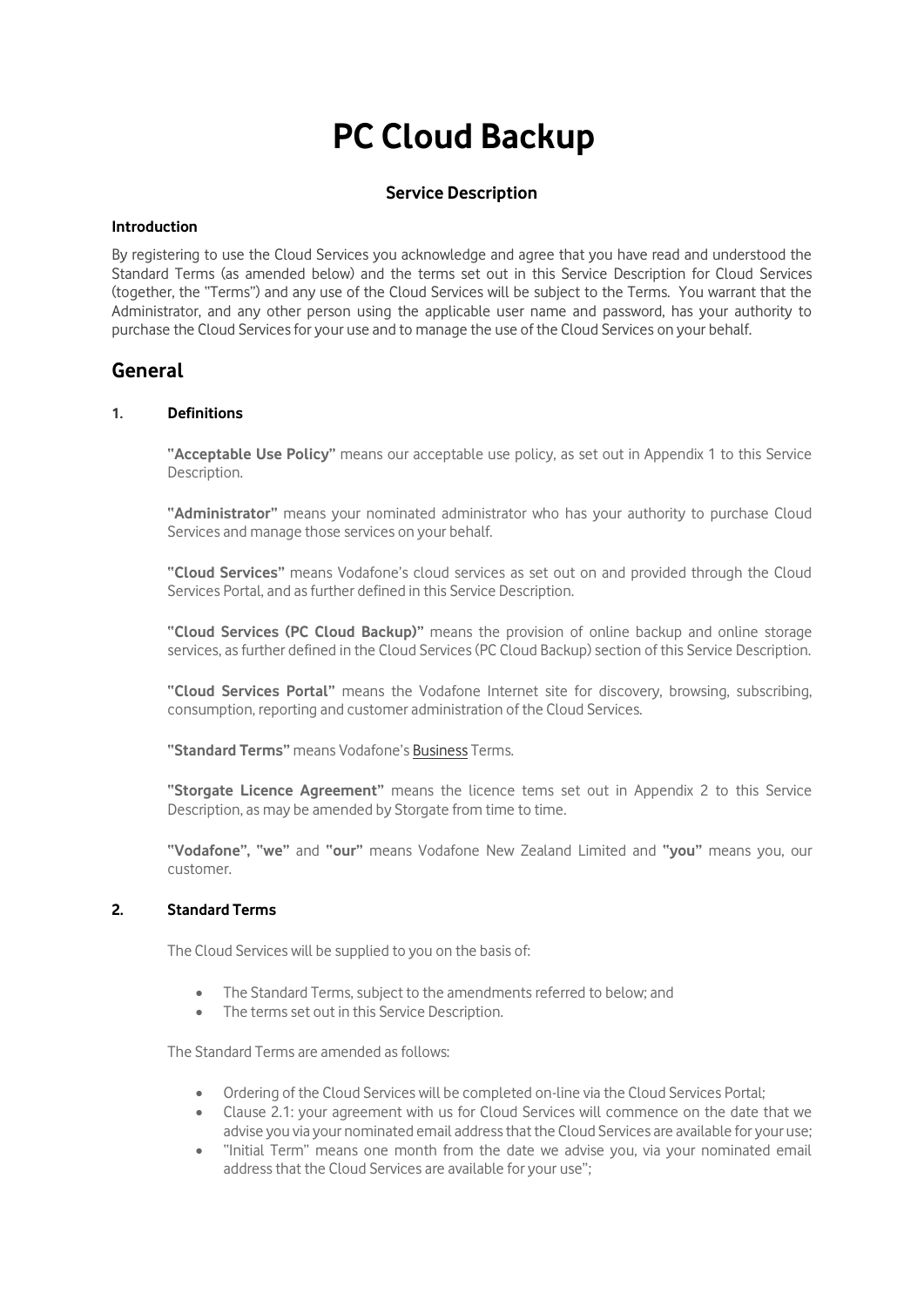- Clause 26.10: your notice details will be the details supplied by your Administrator when setting up the Cloud Services.
- Clause 1.3: the following Specific Terms are incorporated into the Agreement:

"Specific Terms" means the Service Description: Cloud Services (PC Cloud Backup) and the particular Cloud Services that will be provided to you and the associated Charges payable by you, the details of which are set out in the "My Services" section under the "My Subscriptions" tab on the Cloud Services Portal."

#### **3**. **Your Services**

#### **Minimum Term**

The Cloud Services are provided to you on a month-to-month basis, commencing on the date we advise you, via your nominated email address, that the Cloud Services are available for your use. Charging for the Cloud Services will also start from this date. Charging will continue until you fully decommission the services thereby terminating them.

#### **Suspension or Termination**

Any rights for us to suspend or terminate the Cloud Services are in addition to our rights to suspend or terminate your service under the Standard Terms.

We may suspend or cancel your receipt of the Cloud Services and you must continue to pay all charges relating to the relevant suspended services during the period of suspension if we reasonably believe that you are in breach of:

- (i) the Acceptable Use Policy;
- (ii) the Storgate Licence Agreement;
- (iii) the Standard Terms;
- (iv) the terms and conditions set out in this Service Description; or
- (v) any user guides provided by us.

In addition to our other rights to cancel or suspend your receipt of the Cloud Services, we may also suspend or cancel your receipt of the Cloud Services (but without you incurring any charges relating to such services during the period of suspension) due to a reasonable suspicion on our behalf that the continued provision of a product, service or feature may compromise the security of our service platform, for example due to hacking attempts or denial of service attacks or a vulnerability discovered in relation to a particular item of technology which we use to deliver the Cloud Services.

Where we suspend or cancel your receipt of the Cloud Services, we will provide you with as much notice as is reasonably possible in the circumstances prior to suspending or cancelling the services.

#### **Acceptable Use Policy**

You must use the Cloud Services in accordance with the Acceptable Use Policy.

#### **User and Responsibility Guides**

You must follow our reasonable directions in relation to:

- (a) your use of the Cloud Services; and
- (b) the data that is stored or hosted as part of the services you are receiving under the Cloud Services.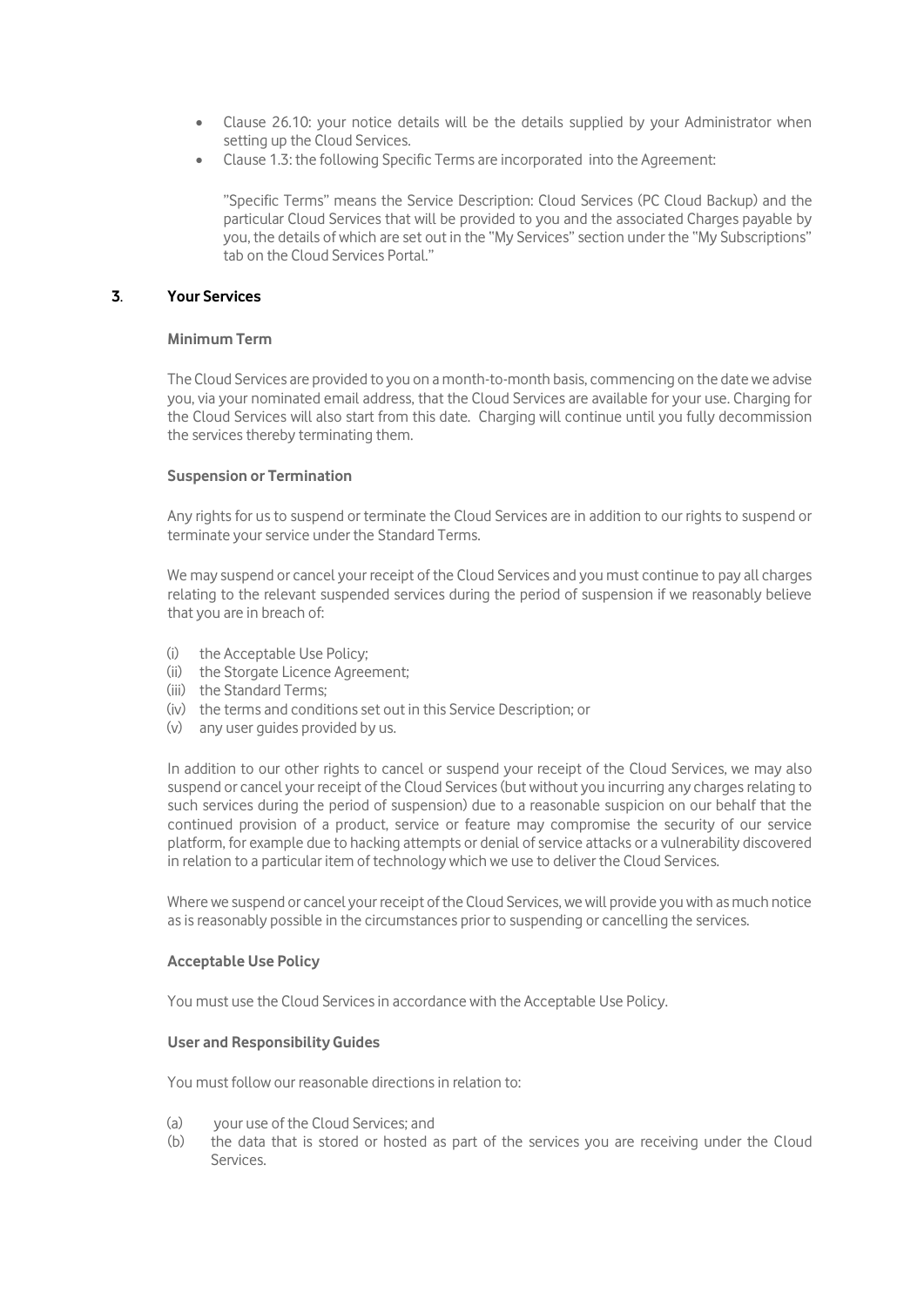We may provide you with user guides relating to the Cloud Services which will set out relevant technical information related to your services as well as instructions for use.

#### **Third Party Claims**

You indemnify us against all loss, liability, cost or expense, suits or proceedings arising as a result of or in connection with any third party claim that relates to your data (including hosted content, any data stored on our storage platform and any software or configuration data you install on our service platform) or arising as a result of or in connection with your use of the Cloud Services.

#### **4. Ancillary Services**

#### **Help Desk**

If you experience a fault with your service, you may contact our help desk. Our help desk staff will attempt to rectify the fault, but may require certain information from your authorised representative before the fault can be rectified. The help desk may not be able to assist if your authorised representative is unavailable.

#### **Cloud Services Portal**

As part of your service, we will provide your Administrator with a user account and password enabling you to access our online Cloud Services Portal so that you can order Cloud Services, review information about your products, services and features and administer them.

You acknowledge that the accessibility and functionality of the online Cloud Services Portal may be affected by your internet connection, browser and/or the computer system you are using.

#### **Security**

We aim to protect our equipment and service platform against intrusions, viruses, trojan horses, worms, time bombs and other similar harmful software which may affect your service, as well as vulnerabilities which may expose our equipment and service platform to the risk of intrusion or attack. We do not, however, guarantee such protection.

You must take steps to prevent unauthorised access to your service and our service platform, for example, by not disclosing security credentials (such as user names and passwords) related to the services purchased as part of the Cloud Services.

You are responsible for the use of the Cloud Services by your users. You are also responsible for maintaining the confidentiality of your passwords and you are solely responsible for all activities that occur under your password. You agree to notify us immediately of any unauthorised use of your password/s or any other breach of security related to the Cloud Services Portal or the Cloud Services.

The Cloud Services do not include the following security features:

- For the server: intrusion detection, intrusion prevention and host intrusion protection; and
- For the network: network intrusion detection and network intrusion prevention.

You will not access or attempt to access the Vodafone internal network or perform penetration testing in relation to the Cloud Services.

#### **Service Software**

We use software to provide the Cloud Services. We do not guarantee that such software is error-free.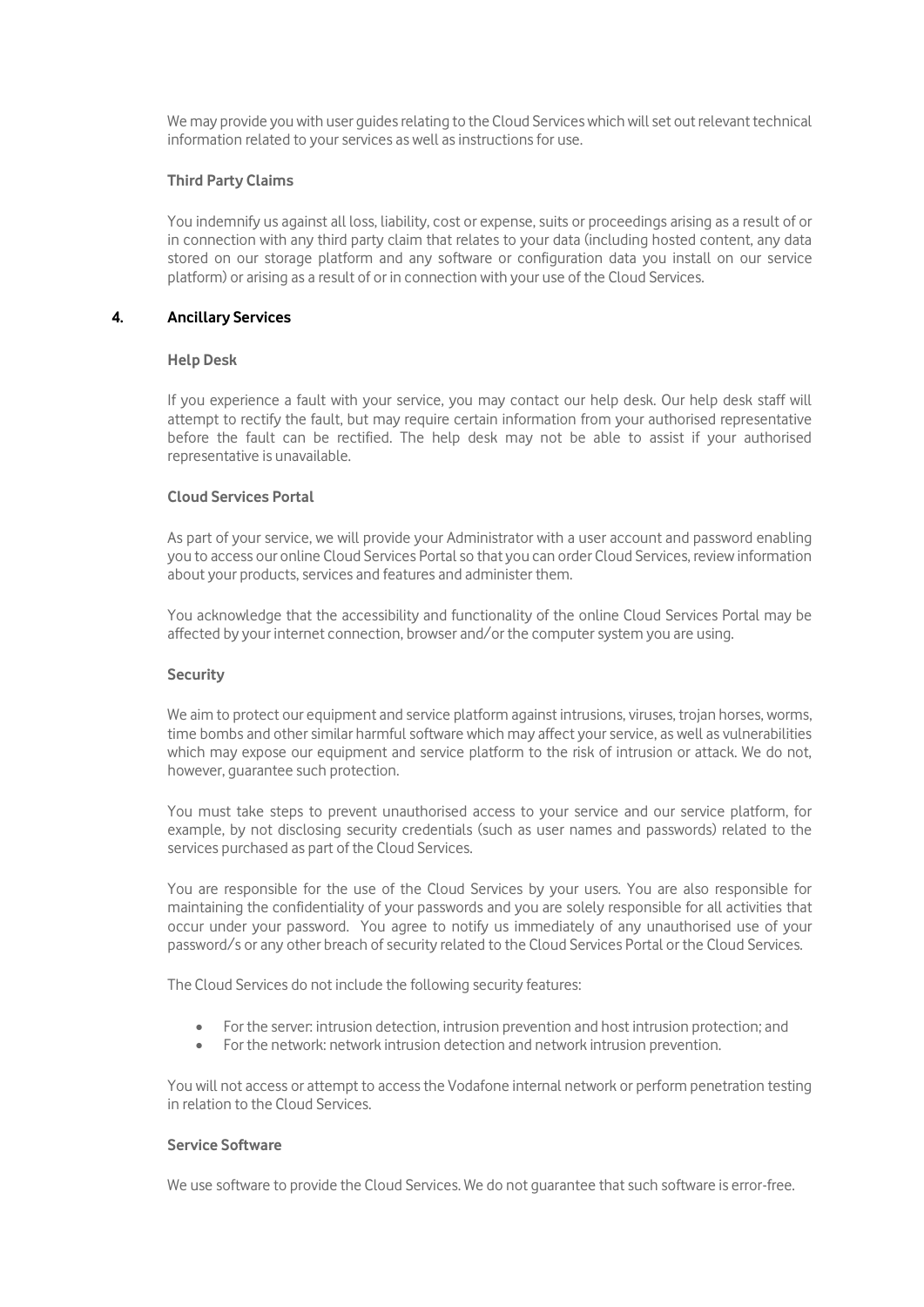As part of your service, we may provide you with a non-exclusive, non-transferable licence to use certain software ("Service Software") for the sole purpose of you accessing and using your service.

You must comply (and ensure that your users comply) with all licence terms applicable to the Service Software, this Service Description, the Standard Terms and the Storgate Licence Agreement set out in Appendix 2.

Because of the nature of the Cloud Services, which are made up of technology and services provided by our third party suppliers, we may not have control over certain terms and conditions which the third party supplier requires you to click to accept or otherwise enter into when you first use your service.

We will endeavour to provide you with a copy of these third party terms and conditions.

If you do not agree to the third party terms which we provide, we may not be able to provide you with certain products, services or features. If you accept the third party terms and conditions, you must comply with those terms and conditions. If you fail to do so, we may be required by the relevant third party to cancel your service.

Except as permitted by law, you must not (and you must ensure that your users do not):

- (a) remove any copyright, trade mark or similar notices on the Service Software;
- (b) attempt to reverse engineer, decompile, disassemble, or derive any part of the source code of the Service Software; or
- (c) modify, translate, or create derivative works based on the Service Software.

You must install Service Software, other software, upgrades and patches as directed by us. If you fail to do so, we may suspend or refuse to support your service.

#### **Your Software**

You must not use third party applications in connection with the Cloud Services which have licence terms and conditions which conflict with or could cause you to breach the Standard Terms or this Service Description.

### **5. Your Information**

#### **Your Data**

If we host or store your data as part of your service, you grant us a licence to host or store your data for all purposes required for or related to our provision of the Cloud Services.

If we do not think that your data meets certain required standards, we may suspend or cancel your Cloud Services or we may direct you to remove your data or request your authorisation for us to do so on your behalf. Some examples of data that do not meet our standards includes pornographic, offensive or defamatory content.

Notwithstanding any other clause in this Service Description or any other terms between us, we are not liable for any loss or corruption of data irrespective of how such loss arose.

We may delete your data immediately on termination of your Cloud Services. You are responsible for transferring your data elsewhere.

#### **Privacy**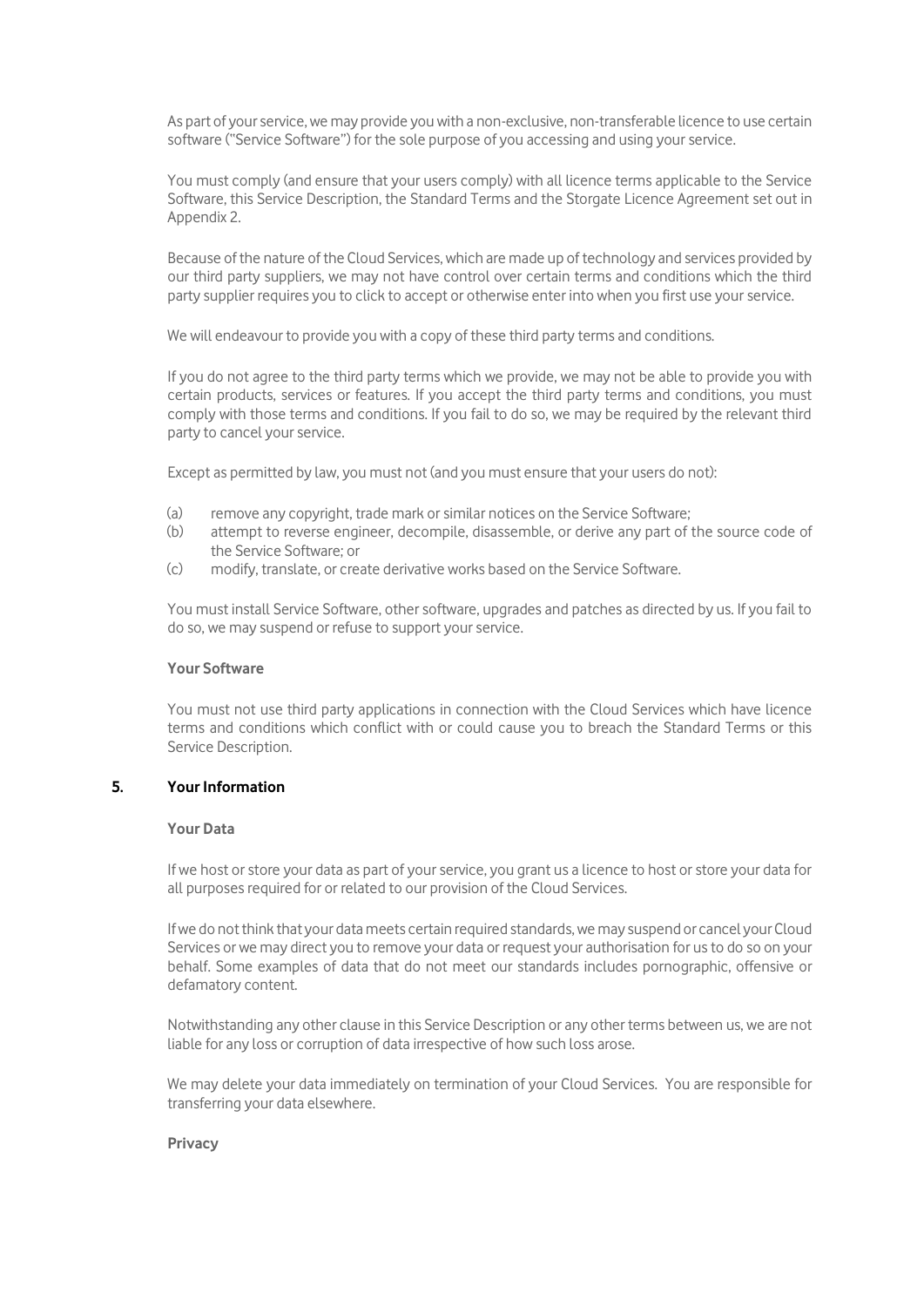In order to deliver the Cloud Services, you allow us to disclose personal information we collect from you and your users to third parties such as our suppliers, contractors and third party service providers (or their suppliers).

We rely on you to ensure that you have taken all legally necessary steps to allow us and our third party suppliers to collect personal information from your users and to use, disclose, store and transfer such personal information in accordance with the Vodafone Privacy Statement (at https://www.vodafone.co.nz/legal/policy/privacy/) and these additional privacy terms. You indemnify us against any claim, cost, loss or liability which may arise in connection with your failure to do so.

#### **Take Down Notices and Directions**

You must promptly notify us if you receive any mandatory take-down, service cessation or link deletion notices from any regulatory authority, that relates to your hosted content or data stored on our services platform. You must promptly comply with any such notices and directions.

We may immediately disable or suspend access by you or your customers to your hosted content by written notice to you if:

- (a) you fail to comply with, or we receive, any mandatory take-down, service cessation or deletion notices from a regulatory authority that relates to your hosted content or data or any part of it;  $\cap$ r
- (b) we reasonably suspect that your hosted content or any part of it breaches any laws, regulations, determinations or industry codes applicable to your service or your hosted content, or infringes the rights (including intellectual property rights) of any person.

#### **Intellectual Property**

If we provide you with any documents, processes, service configurations or software as part of your service, we (or our licensors) will:

- (a) continue to own the intellectual property rights in those materials; and
- (b) grant you a non-exclusive, non-transferable licence to use that material solely for purposes required to use the Cloud Services.

You must immediately inform us if you become aware of any infringement or suspected infringement of our intellectual property rights.

#### **Your Records**

You are responsible for ensuring that you comply with all laws or regulations which require you to retain certain records, data and information.

# **Virtualisation**

Many of the products, services and features provided under the Cloud Services are provided through the use of virtualisation technology and you acknowledge and agree that the hardware and software that we use to provide you with your products may be shared with other customers.

## **6. Pricing**

**Pricing**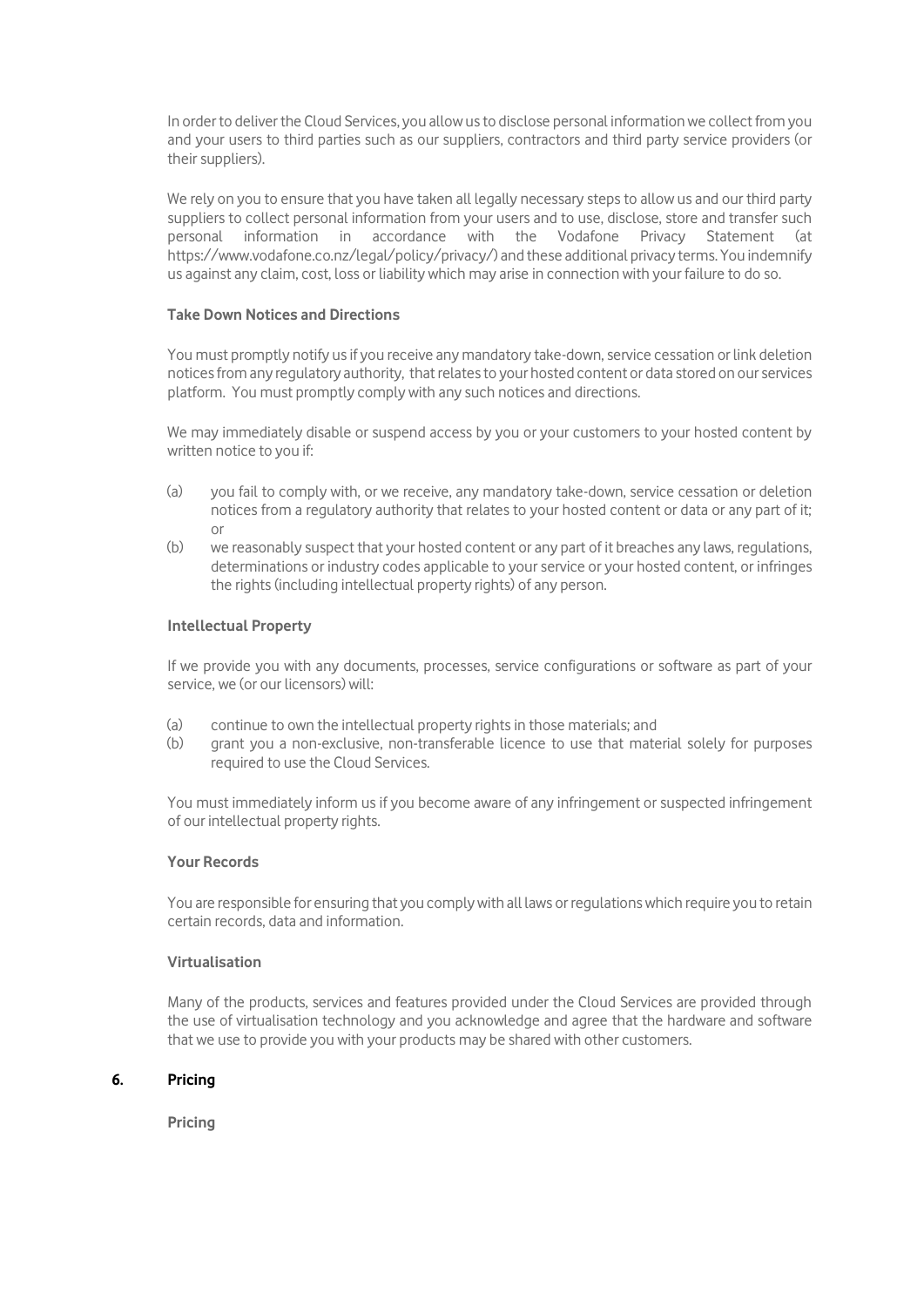Pricing for the Cloud Services is specified in the Cloud Services Portal. We will commence billing for your Cloud Services from the date we advise you, via your nominated email address that the Cloud Services are available to you.

# **Cloud Services (PC Cloud Backup) Detailed Service Description**

In addition to the General terms above, the following terms apply if you are purchasing Cloud Services (PC Cloud Backup) from us.

To be eligible for Cloud Services (PC Cloud Backup) you need an account with Vodafone and a fixed broadband or mobile broadband plan with Vodafone.

Cloud Services (PC Cloud Backup) is an online computer backup and storage service provided by our third party supplier Storegate. Cloud Services (PC Cloud Backup) require internet access to be able to use them. To backup a computer you must download the backup client software onto the computer. All data that is backed up or uploaded is stored in Storegate's secure datacentres located in Sweden. Vodafone has no responsibility or liability for your transmissions of data.

Vodafone reserves the right to suspend the Cloud Services (PC Cloud Backup) (whether partially or otherwise) if and to the extent that your use of the Cloud Services (PC Cloud Backup) materially and adversely affects Vodafone or its suppliers' operations or delivery of similar services to other customers.

# **Scope of Services**

# **1. Cloud Services (PC Cloud Backup) - Product Options**

Cloud Services (PC Cloud Backup) consist of 2 product variants:

## **(a) Storegate Business**

Storegate Business provides shared online storage that can be used to backup and store files from an unlimited number of computers. Storegate Business includes the following:

- Single user account;
- Subscription based on storage options 10, 50, 100, 250, 500 and 1,000 GB; and
- License to install the backup client on an unlimited number of devices.

## **(b) Storegate Team**

Storegate Team provides personal user accounts for storing private data in addition to an option for shared online storage. Storegate Team includes the following:

- $\bullet$  5 to 50 users;
- entry level is 5 users with an initial 50GB storage in total;
- Additional storage available by subscription 50, 100, 250, 500 and 1,000 GB;
- Additional users available by subscription 10, 25, 50 users;
- Administrator administrates users, sets roles per user, and allocates storage by user; and
- License to install the backup client on an unlimited number of devices.

# **2. Cloud Services (PC Cloud Backup) Features**

**(a) Web Interface**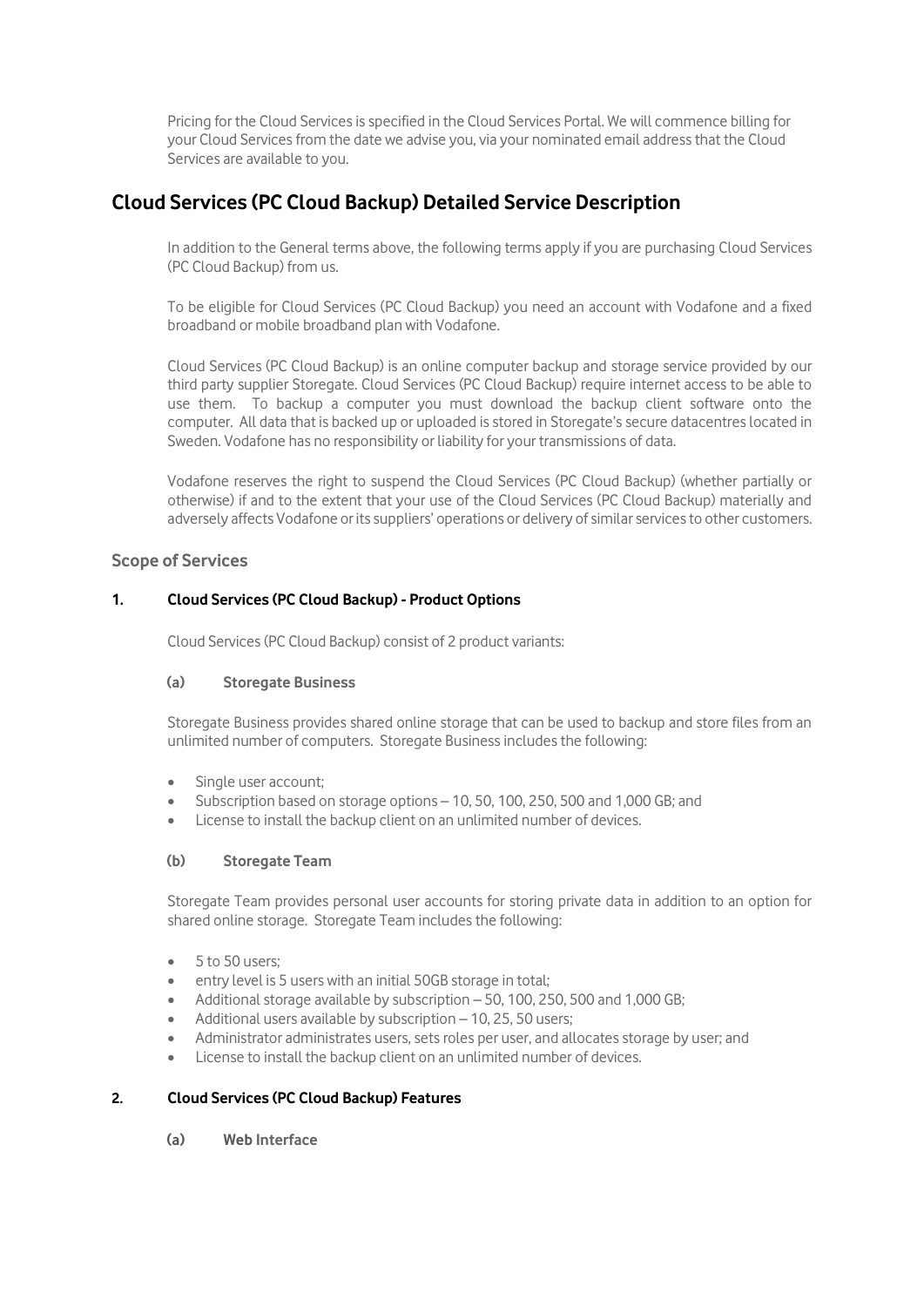Cloud Services (PC Cloud Backup) are fully web based and are optimised for the latest versions of the following supported Web browsers - Internet Explorer, Firefox, Chrome and Safari.

# **(b) Web Based Storage**

Cloud Services (PC Cloud Backup) provide drag-and-drop functionality directly in the web browser. Your users can continue to work with their files during large uploads.

# **(c) Sharing**

Your users can share files with and give access to specific folders to, third parties.

To avoid misuse of Cloud Services (PC Cloud Backup) – for example, sharing illegal material – our third party supplier Storegate supports a "shared page" functionality which displays the full name of the person who shares a file or item, and Storegate may report this information where Storegate is obliged to do so in order to (a) comply with a legal obligation; (b) uphold the Storegate License Agreement; (c) respond to statements that contents and/or registration data constitute an infringement of a third party right; or (d) where reasonably necessary to protect Storegate's, its users or the publics' interests, rights, property or personal safety.

# **(d) Streaming**

Cloud Services (PC Cloud Backup) have support for streaming through http-streaming, i.e. the web browser will start the local application for streaming (normally Windows Media Player for PC). Cloud Services (PC Cloud Backup) support standard streaming file types such as - .wav, .mp3, .wma, .wmv, .mpeg. Your users can decide if a file should be downloaded or streamed. Shared files can be streamed in the same way.

## **(e) Gallery View and Web Album**

The gallery view application provides your users the option to edit and view stored pictures. The included Web Album feature provides the option to organize and publish pictures invite third parties to view them (with or without password protection), and photo printing (optional feature with an additional cost for any printing).

## **(f) Recycle Bin**

The recycle bin helps to protect your users from losing files or folders deleted by mistake. The recycle bin function can be enabled or disabled by your users.

## **(g) Your Users' Account Administration**

The Web Interface provides a tool for your users to administer the Cloud Services (PC Cloud Backup). Based on the particular implementation, settings for storage, backup licenses, sync licenses, time zone, and language can all be managed by your users.

# **(h) WebDAV Access**

Your users can work in their storage area directly in the operating system (Windows and Mac) using the standard protocol WebDAV (Web-based Distributed Authoring and Versioning). This makes it possible for your users to work directly in the cloud and obtain information relating to their storage area by dragging-and dropping whole folders onto their local computer.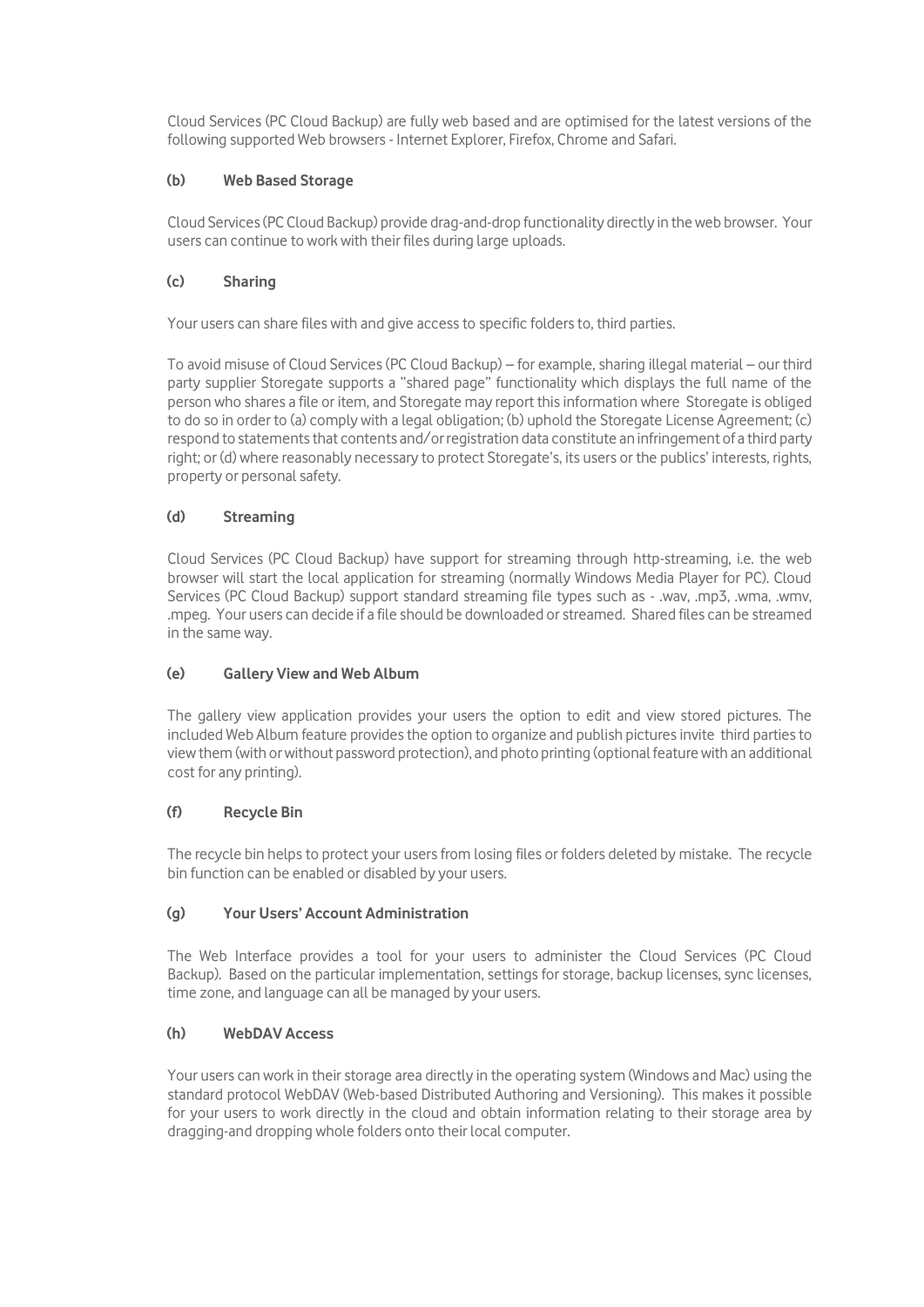# **3. Cloud Services (PC Cloud Backup) - Software Applications**

To operate the Cloud Services (PC Cloud Backup) your users will need to download and install on their computers the Online Backup Client and Sync Client software applications.

## **(a) Online Backup Client**

The online backup client offers your users improved tools for secure and efficient cloud backup. The features included are:

- Real-time backup:
- Scheduled backup;
- Intuitive and easy-to-use installation process; and
- A GUI to match the web interface.

The online backup client includes custom policy features that enable auto-selection of certain folders, blacklisting on both folder and file level, and bandwidth throttling and file size limitations.

The Online Backup client supports Windows Vista, Windows 7, Windows 8 and Mac OSX.

## **(b) Sync Client**

Once installed, the sync client will add a folder which will be synchronised with the server and other computers under the same account. The sync client supports the following features:

- Real-time sync;
- $\bullet$  Installation with tutorial:
- Settings with possibility to link/unlink computers;
- Status information about quota:
- Notifications when quota limit is being reached; and
- Quick launch of online account.

The sync client supports Windows Vista, Windows 7, Window 8 and Mac OSX.

## **(c) Mobile App 2.0 for iPad**

Mobile App 2.0 for iPad complements the Cloud Services (PC Cloud Backup) by providing your users the following functionality:

- · Slide view
- Store
- Share to Facebook
- View pdf, Office files, jpg.

## **(d) Mobile App 3.0 for Smartphones**

Mobile App 3.0 for smartphones enables your users to download the app and start file backups from a smartphone without accessing a web page or connecting with cables. Mobile App 3.0 for smartphones provides support for:

- Installation with tutorial
- Settings enabling the possibility to auto upload files
- Support for multi upload
- Slide view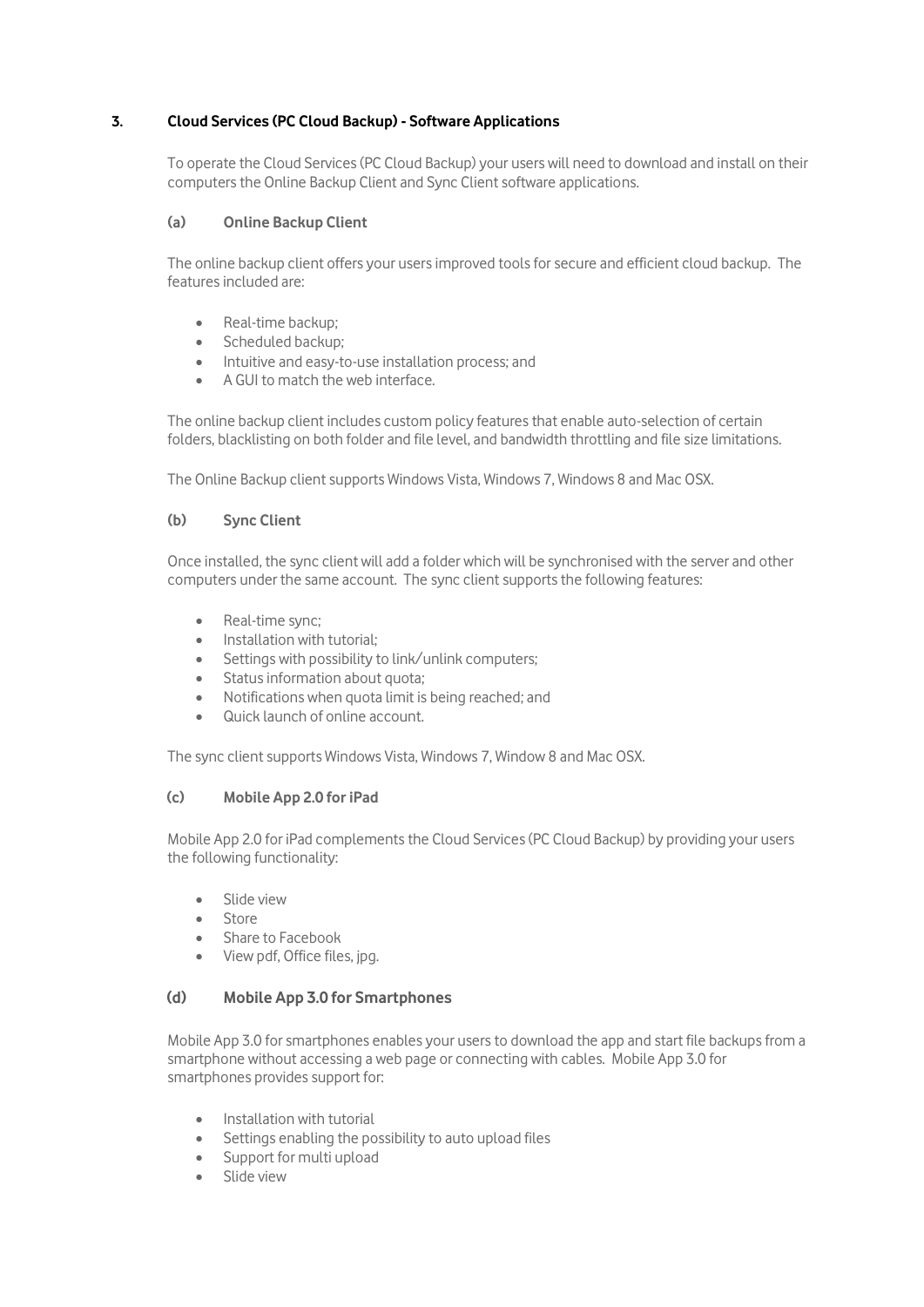- View Office documents
- Start page with:
- Auto upload progress bar
- Show recent media
- Show recent documents
- Access to online hard drive, backup or common
- Functionalities to manage files and folders, e.g.:
	- o Create folder
	- o Delete
	- o Share
	- o View.

Mobile App 3.0 for smartphone supports iPhone, Android and Windows phone.

## **4. Storegate Feature Summary**

The table below summarises the feature set for the Cloud Services (PC Cloud Backup):

| <b>Feature</b>                    | <b>Storegate Business</b>                                        | <b>Storegate Team</b>                                            |
|-----------------------------------|------------------------------------------------------------------|------------------------------------------------------------------|
|                                   | Automatic backup. Synchronise and<br>access files from anywhere. | Backup the business environment.<br>Collaborate in common files. |
| Number of end users               | 1                                                                | 5 to 50                                                          |
| Storage space                     | from 10GB                                                        | from 50GB                                                        |
| Storegate online<br>backup        | $\sqrt{ }$                                                       | $\sqrt{}$                                                        |
| Storegate file<br>synchronisation | $\sqrt{ }$                                                       | $\sqrt{}$                                                        |
| Automatic backup                  | $\sqrt{}$                                                        | $\sqrt{}$                                                        |
| Scheduled backup                  | $\sqrt{}$                                                        |                                                                  |
| Selective reset                   | $\sqrt{}$                                                        |                                                                  |
| Recycle bin                       | $\sqrt{}$                                                        |                                                                  |
| Web interface                     | $\sqrt{ }$                                                       | $\sqrt{}$                                                        |
| Mobile applications               | $\sqrt{}$                                                        | $\sqrt{}$                                                        |
| Archive files                     | $\sqrt{}$                                                        | $\sqrt{}$                                                        |
| Cloud guarantee                   | $\sqrt{}$                                                        | $\sqrt{}$                                                        |
| Secure transfer (SSL)             | $\sqrt{}$                                                        | $\sqrt{}$                                                        |
| Direct access<br>(WebDAV)         | $\sqrt{}$                                                        | √                                                                |
| Optimized search                  |                                                                  |                                                                  |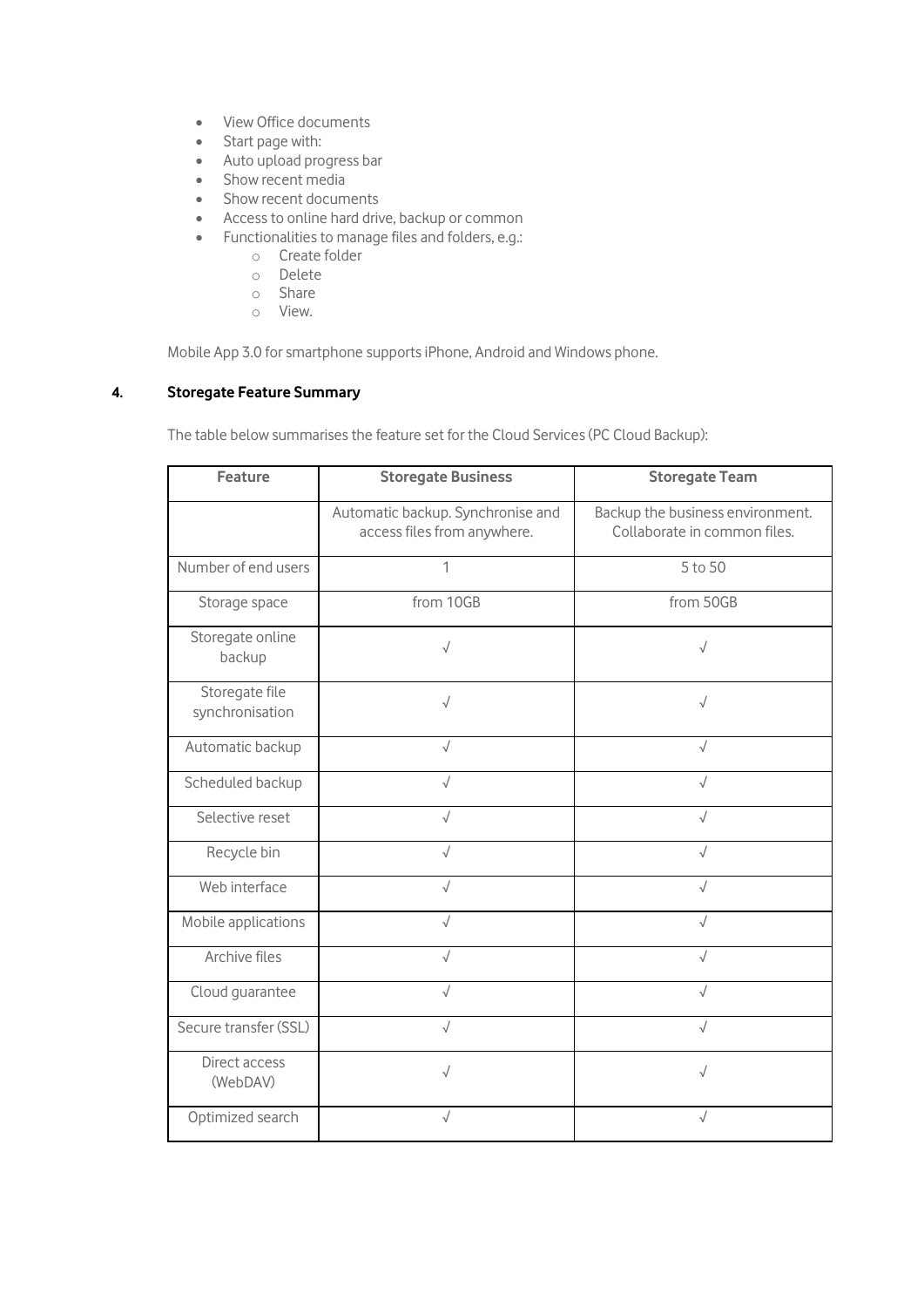| <b>Feature</b>               | <b>Storegate Business</b> | <b>Storegate Team</b> |
|------------------------------|---------------------------|-----------------------|
| Password protected<br>shares | √                         |                       |
| Share links                  |                           |                       |
| Encryption                   |                           |                       |
| Versioning                   |                           |                       |
| Support                      | √                         | $\sqrt{}$             |
| Online fileserver            |                           |                       |
| Work in groups               |                           | $\sqrt{}$             |
| Administer sub User          |                           |                       |
| Role based User              |                           | $\sqrt{2}$            |

# **5. Service Levels**

| <b>Key Performance Indicators</b>                | Value             |
|--------------------------------------------------|-------------------|
| Agreed Cloud Services (PC Cloud Backup) time     | 24 hours x 7 days |
| Availability of Cloud Services (PC Cloud Backup) | 99.8%             |
| <b>Support Hours</b>                             | 24 hours x 7 days |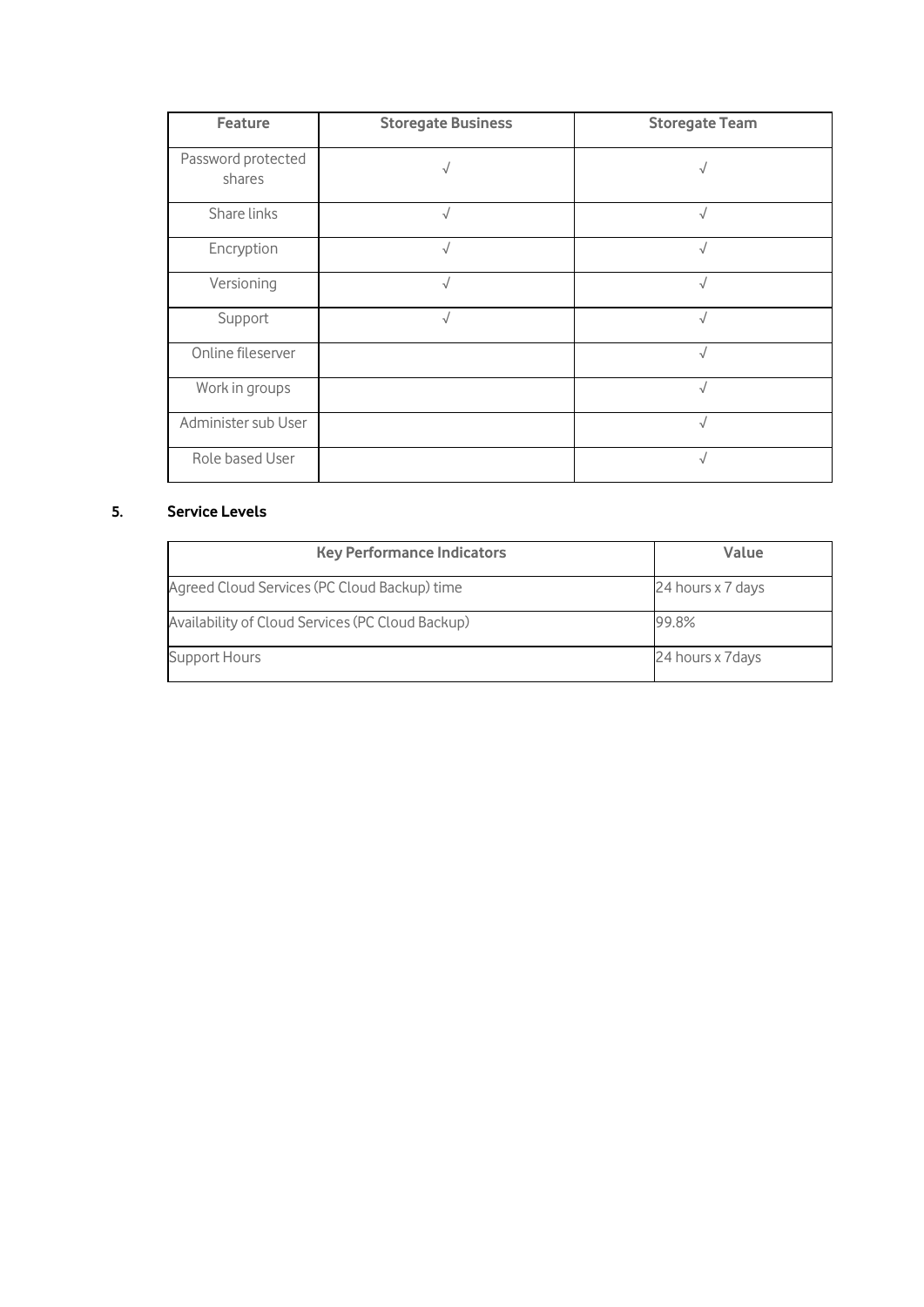# **Appendix 1: Cloud Services Acceptable Use Policy**

Vodafone expects that You (the customer) will use the Cloud Services ("Services") in accordance with this Acceptable Use Policy ("**AUP**" or "**Policy**"). Any illegal, unauthorised, or improper use of the Services could be harmful to Vodafone, its suppliers, its licensors, other customers, the technological integrity of Vodafone infrastructure, or Services, or may otherwise damage Vodafone's reputation.

Consequently, this Policy describes prohibited uses of the Services, including (but not limited to) the Cloud Services Portal. Vodafone may modify this Policy at any time on 14 days' notice by emailing You.

By using the Services (including accessing the Cloud Services Portal), You agree to comply with this Policy. If You breach a material term of this Policy or authorise or help others to do so, and such breach remains un-remedied after reasonable written notice from Vodafone (no less than 14 days), Vodafone may suspend some or all affected Services or terminate Your use of the Services in accordance with the Standard Terms and/or the Service Description.

If a breach of a material term of this Policy involves any illegal activity conducted by You, then Vodafone reserves the right to suspend the Services without providing notice.

This Policy forms part of the terms of the agreement for providing and use of the Services. You are solely responsible for violations of this Policy by You, including your employees or contractors.

#### **Obligation to Report**

In delivering the Services, Vodafone provides the physical or virtual servers, related storage and other resources, and support services according to the terms of the Service Description.

In the course of delivering the Services, Vodafone does not monitor, and may not be aware of, Your use of the Services, including Your loading and managing of Your application software, data or content. Except as needed to deliver the Services, as authorised by You, or as required by law, Vodafone will not have access to Your application software, data or content.

Therefore, if You become aware of any violation of this Policy, You agree to notify Vodafone as soon as reasonably practicable and cooperate in any efforts to stop or remedy the violation. To report any such violation or suspicion of such violation, You should contact the Vodafone Select Help Desk on 0508 400 300.

Vodafone may investigate any violation of this Policy or misuse of the Services or the Cloud Services Portal, although Vodafone is not obligated to do so. Vodafone may deem it necessary to report any activity that it suspects violates any law or regulation to appropriate law enforcement officials or regulators, without necessarily advising You.

Subject to Vodafone's obligations of confidentiality (a) such reporting in the preceding paragraph may include disclosing appropriate information, and network and systems information related to alleged violations of this AUP, the Standard Terms or the Service Description, and (b) Vodafone may cooperate with appropriate public agencies or other appropriate third parties to assist with the investigation and prosecution of illegal conduct related to alleged violations of this Policy.

#### **Accurate Information Required**

You agree to use reasonable endeavours to provide accurate and complete information when You purchase or use the Services, and You agree to use reasonable endeavours to keep such information accurate and complete during the entire time that You use the Services.

## **No Illegal, Harmful, or Offensive Usage or Content**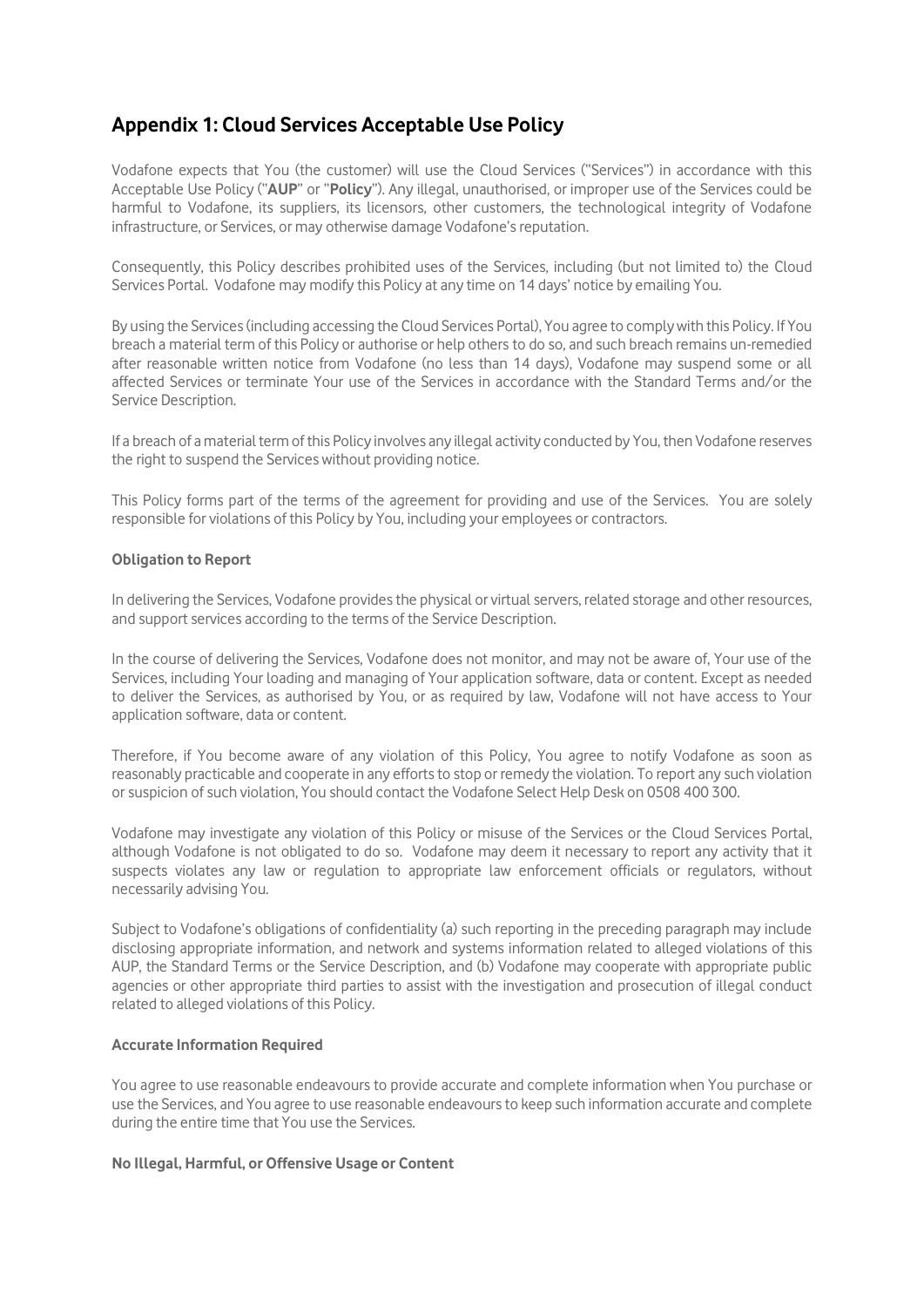By using the Services, You represent that You will use the Services only in accordance with the Standard Terms, the Service Description, this Policy and with all applicable laws in all relevant jurisdictions.

You may not use, or encourage, promote, facilitate, or instruct others to use the Services for any use that is reasonably considered to be illegal, harmful, or offensive, or to knowingly transmit, store, or otherwise make available any content that is reasonably considered to be illegal, harmful, or offensive and in breach of this Agreement. These prohibited activities and content involve:

- Illegal activities, including disseminating, promoting, or facilitating pornography or any activity that is likely to be in breach of, or does breach, any applicable laws, codes, or regulations including data protection.
- Any offensive content that is defamatory, obscene, deceptive, abusive, an invasion of privacy, objectionable, or otherwise inappropriate.
- Any content that infringes or misappropriates the intellectual property or proprietary rights of others or assists others in infringing such rights.
- Any activity that is reasonably likely to be harmful to the Services or to Vodafone's or its suppliers' reputation, including engaging in any fraudulent or deceptive practices.

## **No Security Violations**

You may not use the Services to violate, or attempt to violate, the security or integrity of any network, computer, or communications system, software application, or network or computing device ("**System**"). These prohibited activities include You taking, or attempting to take, any of the following actions:

- Accessing or using any such System without permission.
- Probing, scanning, or testing the vulnerability of such System, or breaching any security measures without express authorisation of the owner of the System.
- Monitoring data or traffic on any System without such permission.
- Falsifying the origin of any TCP-IP packet headers, email headers, or any part of a message.
- Gaining unauthorised access to the Services or any other accounts, computer systems, or networks, whether through hacking, password mining, reverse engineering, or any other means.

## **No Interference or Disruption of Services or Others' Networks, Systems, or Internet Connections**

You may not make network connections to any users, hosts, or networks unless You have permission to communicate with them. You may not take any action, or attempt any action, that interferes with or disrupts the proper functioning of a network or system. These prohibited activities involve You taking, or attempting to take, any of the following actions (unless obligated by law or permitted otherwise under the Agreement):

- Engaging in any activity that interferes with or adversely affects other Vodafone customers' use of the Services.
- Collecting information by deceit, under false pretences, or by impersonating any person or entity or otherwise misrepresenting Your affiliation with a person or entity.
- Using any content or technology that may damage, interfere with, intercept, or take unauthorised control of any system, program, or data, including, but not limited to, viruses, worms, or time bombs.
- Using the Services in any manner that appears to Vodafone to threaten the Service Infrastructure. This includes You providing inadequate security, allowing unauthorised third party access, or attempting to circumvent Vodafone's measures for controlling, monitoring, or billing usage.
- Using viruses, worms, corrupt files, Trojan horses, or other forms of corruptive code, or any other content which may compromise the Services, Network or Computing Infrastructure operations, or its performance for other Vodafone customers.
- Interfering with the proper functioning of any System, including any deliberate attempt to overload a System by any means.
- Monitoring or crawling a System so that such System is impaired or disrupted.
- Conducting or condoning denial of service attacks.
- Avoiding any use limitations placed on a System, such as access and storage limitations.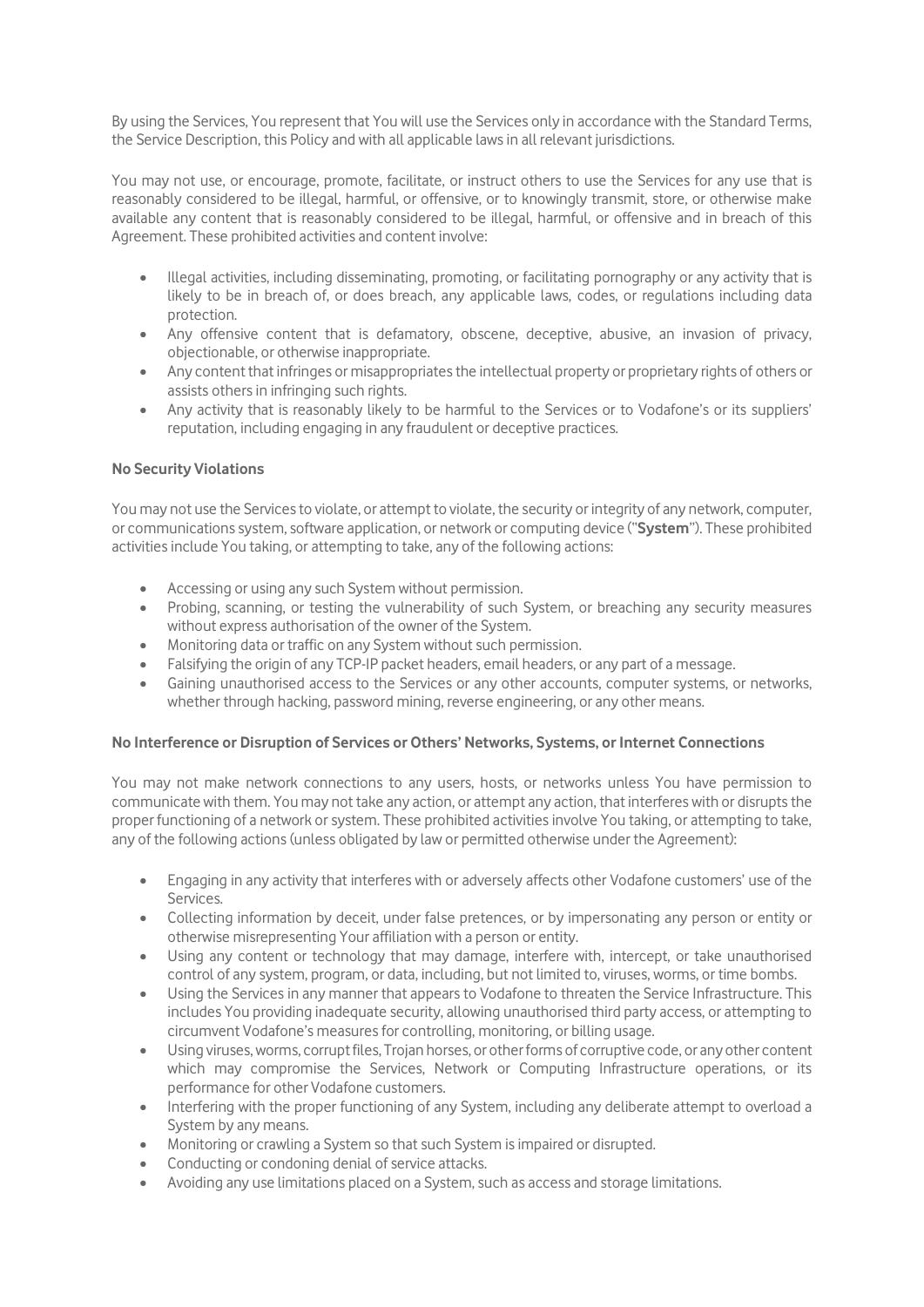# **Appendix 2: Storegate License Agreement**

## **END USER LICENSE TERMS**

# **SOFTWARE LICENSE AGREEMENT**

IMPORTANT - READ CAREFULLY: This Software License Agreement (the "Agreement") is a legal agreement between, ON THE ONE HAND, you (either an individual or an entity) ("Licensee") and, ON THE OTHER HAND, STOREGATE AB AND, WHERE APPLICABLE, ITS DISTRIBUTORS

(COLLECTIVELY, "Storegate") for the Storegate software, which includes computer software, Associated media and printed materials, whether provided in physical form or received on-line in electronic form (collectively, "Software"). You may install only ONE copy of the Software.

By clicking on the "I Accept" button, installing, copying or otherwise using the Software, Licensee agrees to be bound by the terms of this Agreement. If Licensee does not agree to the terms of this

Agreement, return the unused Software to Storegate, or click on the "Cancel" button and Licensee will not be able to download the Software.

## **1. DEFINITIONS**

The following terms have the meanings set forth below whenever they are used in this Agreement:

- 1.1 "Software" means the software referred to in the Order.
- 1.2 "Documentation" means the documentation provided by Storegate together with the Software, containing i.a. specifications and operating instructions for the Software.

# **2. TERM OF AGREEMENT**

2.1 This Agreement shall become effective on Licensee's receipt or download of the Software, as set out in the Preamble above, and shall-subject to Licensee's payment of applicable license fees for the Software remain in effect indefinitely, subject to the terms and conditions set out below- in particular the right of Storegate to terminate the Agreement upon Licensee's breach.

## **3. OWNERSHIP AND LICENSE GRANT**

- 3.1 Licensee acknowledges that Storegate is the owner of any and all intellectual property rights in respect of the Software and the Documentation, and that Storegate has the right to distribute and license the Software and the Documentation to Licensee. Title to the Software shall remain vested in Storegate.
- 3.2 Subject to the terms and conditions of this Agreement, Storegate hereby grants to Licensee a personal, limited, non-transferable and non-exclusive license to use the Software. The Software may be used by Licensee solely as set out in this Agreement and the Documentation.

## **4. LICENSE RESTRICTIONS**

4.1 Licensee may not reverse engineer, decompile, or disassemble the Software. Licensee covenants that it will not sell, license, lease, lend or in any other way dispossess itself of Software delivered to Licensee. Licensee is prohibited from adapting, modifying, revising, improving, upgrading, enhancing and creating derivative works of the Software for any purpose including error correction or any other type of maintenance.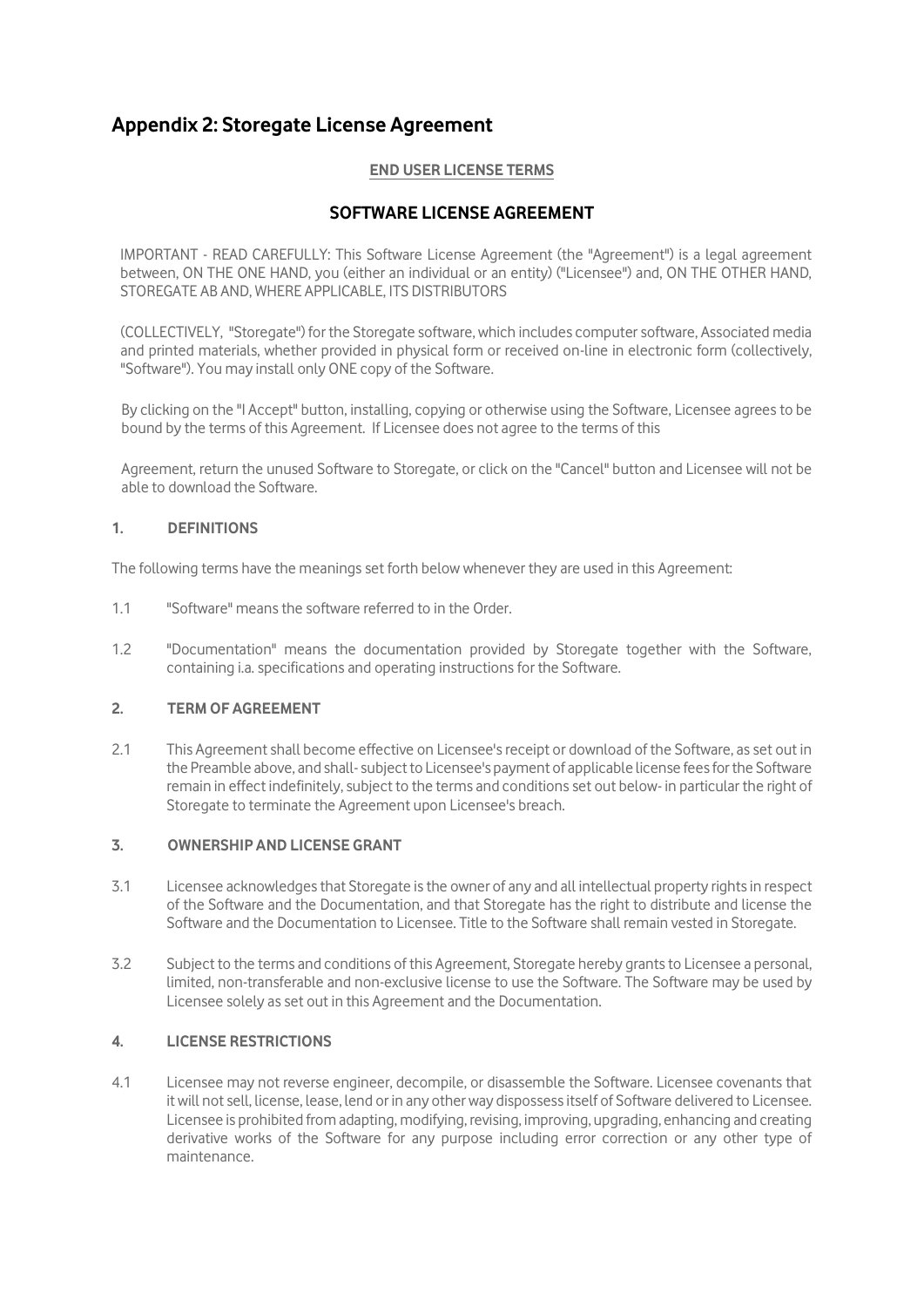- 4.2 Licensee undertakes not to permit any Software to be examined by any third party, without Storegate's prior written consent
- 4.3 Storegate reserves all rights not expressly granted to Licensee by this License Agreement. The license granted herein is limited solely to the uses specified herein and, without limiting the generality of the foregoing, Licensee is NOT licensed to copy or otherwise reproduce the Software or the Documentation.
- 4.4 Licensee is aware that the use of the Software may entail processing of personal data. In several countries such data processing is regulated by law and may, under certain circumstances, be prohibited unless consented to by the individual(s) concerned. Storegate expressly disclaims any liability for Licensee's breach of any such data processing laws and regulations.

# **5. CONFIDENTIALITY**

5.1 Licensee acknowledges that the Software and the Documentation contains confidential information that is proprietary to Storegate. Licensee agrees that the Software, together with the Documentation and any other information provided in respect of the Software, is made available for the use solely under and in accordance with this Agreement. Licensee has no right at any time during or after expiry or termination of this Agreement to disclose any information obtained under the Agreement, whether directly or indirectly, to any third party without Storegate's prior written consent. Licensee shall hold harmless, defend and indemnify Storegate from and against any and all losses, costs, damages and expenses arising out of or in connection with Licensee's failure to comply with the requirements of this Section 5. Licensee's confidentiality obligations hereunder shall survive cancellation or termination, for any reason, of this Agreement.

# **6. BLANK**

# **7. LIMITED WARRANTY**

- 7.1 Storegate warrants that medium on which the Software is recorded, upon receipt by Licensee will be free from defects in materials and faulty workmanship under normal use for a period of ninety (90) days from the date of receipt. During this warranty period Storegate will, at its option, repair or replace, free of charge, the defective medium upon which the Software was supplied and record a copy of the Software on the repaired or replacement medium. Said repair or replacement shall be Licensee's exclusive remedy under this warranty. Notwithstanding the foregoing, Storegate shall have no responsibility to repair or replace media which, in Storegate's opinion, have been damaged by Licensee by accident, abuse, or as a result of attempted self-maintenance, including service or modifications not performed by Storegate or Storegate's appointed contractor.
- 7.2 Storegate does not warrant that the Software will meet Licensee's requirements or that the operation of the Software will be uninterrupted and error free.
- 7.3 The above stated is Storegate's or any third party's only warranties with regard to the Software and this Agreement, and no other warranty or condition, express or implied, will apply. Storegate specifically, but without limitation, excludes all other warranties, representations or undertakings relating to performance, including any warranties that might otherwise be implied, such as those of satisfactory quality, merchantable quality, merchantability, fitness for a particular or any purpose, or ability to achieve any particular result.

## **8. NOT USED**

## **9. LIMITATION OF LIABILITY**

9.1 The use of the Software and all consequences arising therefrom is the sole responsibility of Licensee. Storegate shall not be liable to Licensee for any loss or damage caused arising directly or indirectly in connection with the Software, the use of the Software or otherwise.